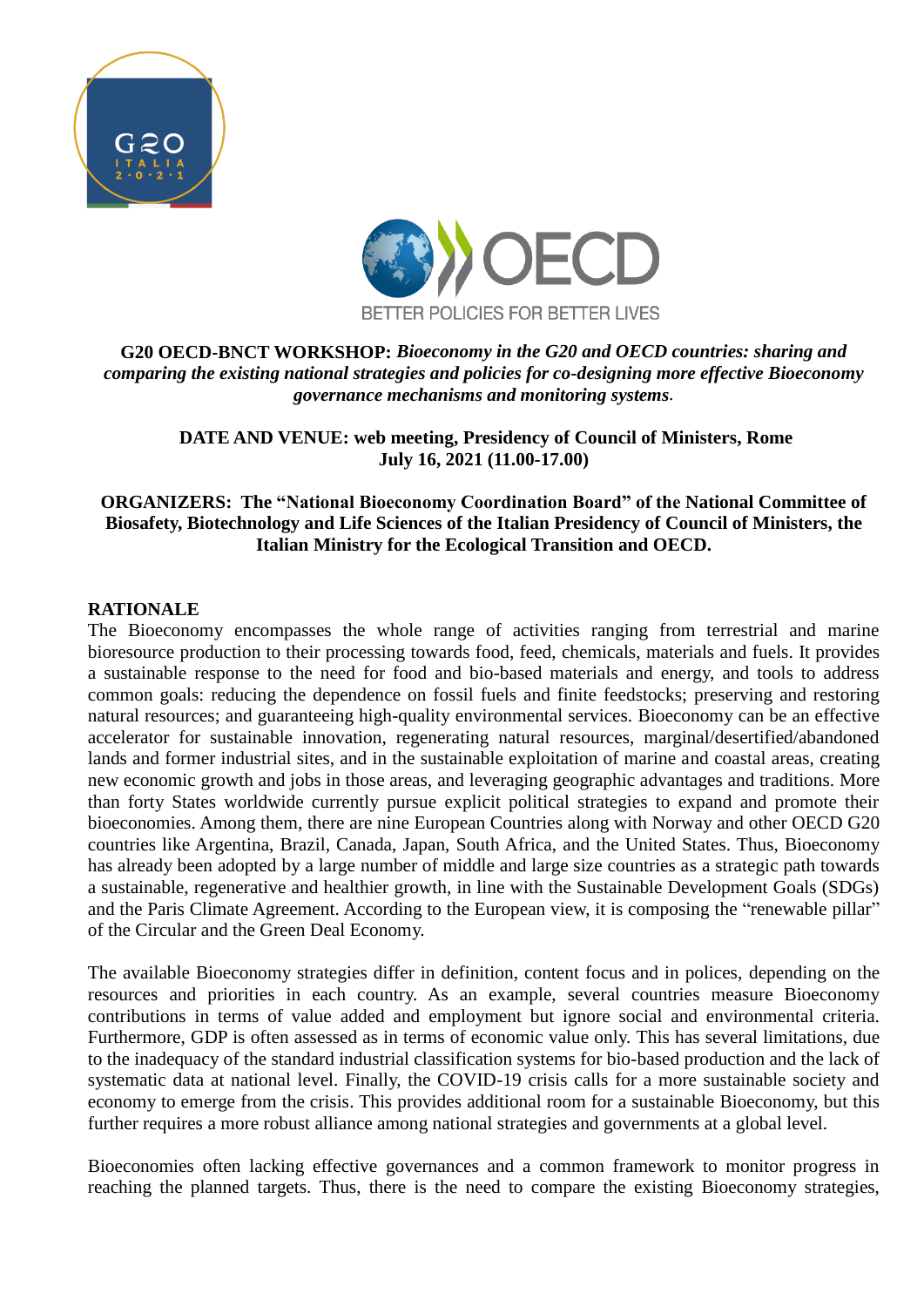

objectives, policies, regulatory tools and monitoring actions. Such a comparison with help identify and co-design more robust governance tools and comprehensive Bioeconomy monitoring systems. These systems should be based on the three sustainability dimensions (social, economic and environmental) but also be cost-effective and easy to handle, and suitable for the large number of SMEs active in the Bioeconomy landscape. This would remarkably contribute expand and boost sustainable Bioeconomy at the global level.

Set in the frame of the G20 initiatives, this workshop aims to address these needs. The workshop also contributes to the OECD Bio-, Nano- and Converging Technologies (BNCT) Working Party work programme on Bioeconomy and on the concept of carbon management, as an overarching policy framework in the green transition. The learnings from the workshop will be complemented by national case studies on carbon related technologies and sustainability indicators, to be presented and discussed at a workshop co-hosted by Norway in fall 2021 and in other OECD countries during the coming year. The workshop features speakers and participants from OECD member states, FAO and the EU Commission to share and compare several of the most prominent worldwide national Bioeconomy strategies and policies to develop more effective international Bioeconomy governance mechanisms and framework monitoring systems. An OECD policy document on the topics discussed will be prepared.

## **DRAFT AGENDA**

## **11.00 Opening section**

Chairs: Laura D'Aprile, G20 EDM Chair, Head of Department, IT Ministry of Ecological Transition & Andrea Lenzi, President of the "Biosafety, Biotechnology and Life Sciences National Committee" (CNBBSV) of the IT Presidency of Council of Ministers, Rome.

- Prof. Roberto Cingolani, Minister, Ministry of the Ecological Transition
- Prof. Maria Cristina Messa, Minister, Ministry of the University and Research
- Dr. Antonio Bernardini, Italian Ambassador at OECD & Ministry for Foreign Affairs and International Cooperation
- Dr. Masamichi Kono, Deputy Secretary General, OECD
- Prof. Fabio Fava, Chair of "National Bioeconomy Coordination Board" (NBCB), CNBBSV, Italian Presidency of Council of Ministers

## **11.40 Session 1. Bioeconomy strategies in the different OECD Countries: comparison of their objectives, priorities, governance and implementation guidelines**

Chairs: Fabio Fava, NBCB, IT Presidency of Council of Ministers & David Winickoff, OECD **BNCT** 

*Presentation of the main features of the Bioeconomy strategies existing in G20 and OECD Countries by*: Dalia Lewi (Argentina); Gottfried Lamers (Austria), Bruno Nunes (Brazil), Sandy Marshall (Canada), Sari Tasa (Finland), Andrea Noske (Germany), Maeve Henchion & Patrick Barrett (Ireland), Fabio Fava (Italy), Takahiro Ohno (Japan), Thomas Malla (Norway), Ben Durham (South Africa) and Jay Fitzgerald (USA).